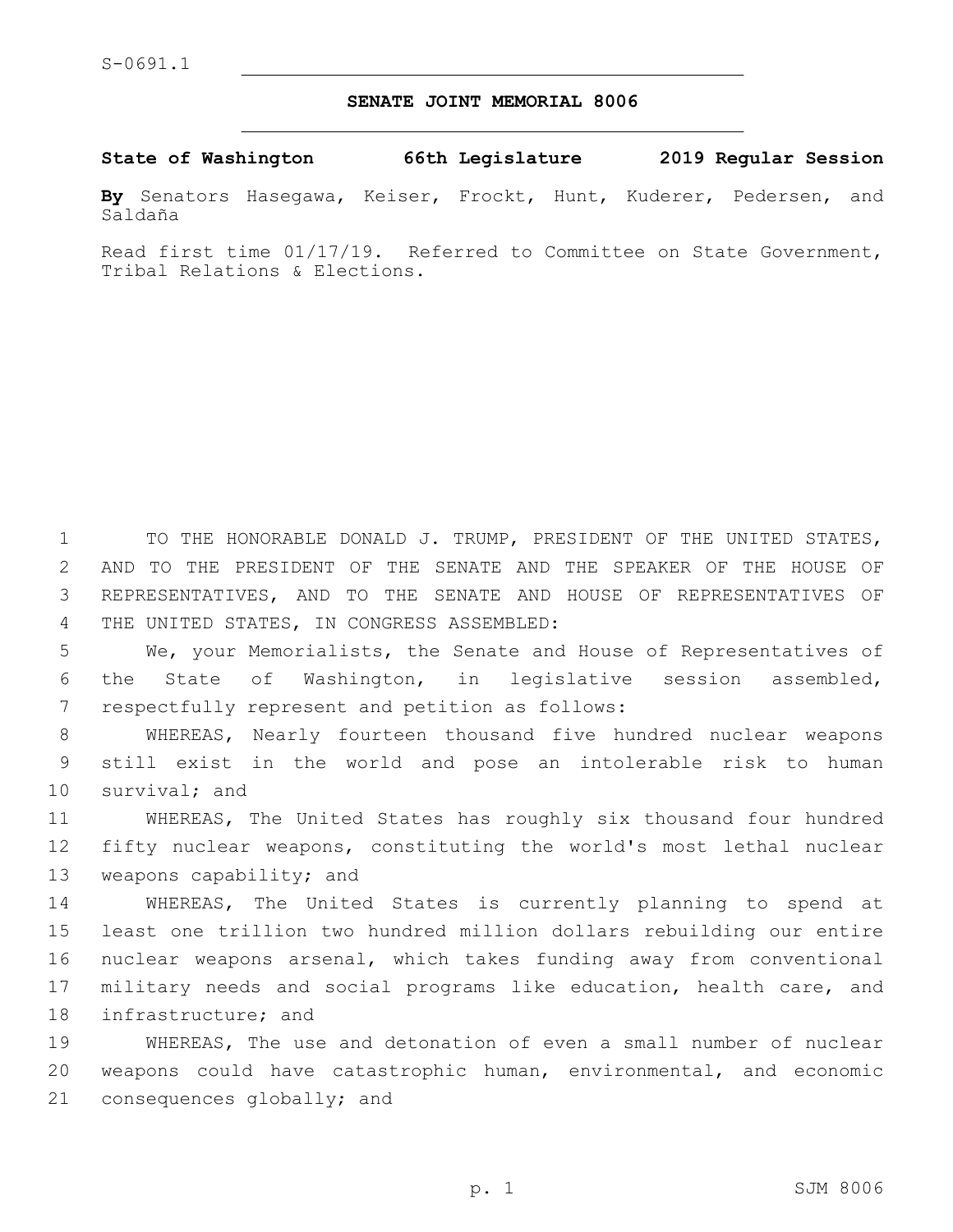WHEREAS, These weapons pose a threat simply by existing, due to the possibility of accidents and miscalculations, many of which have 3 been documented in the past; and

 WHEREAS, In July 2017, one hundred twenty-two nations called for the elimination of all nuclear weapons by adopting the Treaty on the 6 Prohibition of Nuclear Weapons; and

 WHEREAS, The United States Constitution gives Congress the sole 8 power to declare war; and

 WHEREAS, Despite this, the President currently has de facto sole authority to launch a nuclear attack on his or her own, without any 11 required consultation or any system of checks and balances; and

 WHEREAS, By any definition of war, a first-use nuclear strike from the United States would constitute a major act of war; and

 WHEREAS, Washington state citizens benefit from the safety and security provided by existing nuclear arms reductions treaties, including the Intermediate-Range Forces (INF) Treaty and the New 17 START Treaty; and

 WHEREAS, A single nuclear detonation in any major city in Washington could cause hundreds of thousands of immediate fatalities, hundreds of thousands of injuries and illnesses from radiation, and devastating destruction of agricultural land and natural resources 22 for decades; and

 WHEREAS, Washington state has the largest collection of deployed nuclear weapons in the Western Hemisphere, at Naval Base Kitsap- Bangor on Hood Canal, just twenty miles from Seattle, Washington; and WHEREAS, This nuclear weapons installation, added to Washington state's large city centers and many other military installations, 28 makes our state a primary target in the event of a nuclear exchange; 29 and

 WHEREAS, Washington state is home to many other nuclear weapons sites and nuclear reactor facilities, including: The Hanford Nuclear Site, the most contaminated nuclear site in the Western Hemisphere, The Midnite Mine, a former nuclear weapons uranium mine located on the Spokane Tribe of Indians Reservation, and one of the largest populations of Marshall Islanders in the United States, whose home was the site of sixty-seven atmospheric nuclear weapons tests during 37 the Cold War; and

 WHEREAS, These nuclear weapons sites and activities disproportionately affect communities of color and indigenous people, none of whom have been adequately compensated for the environmental